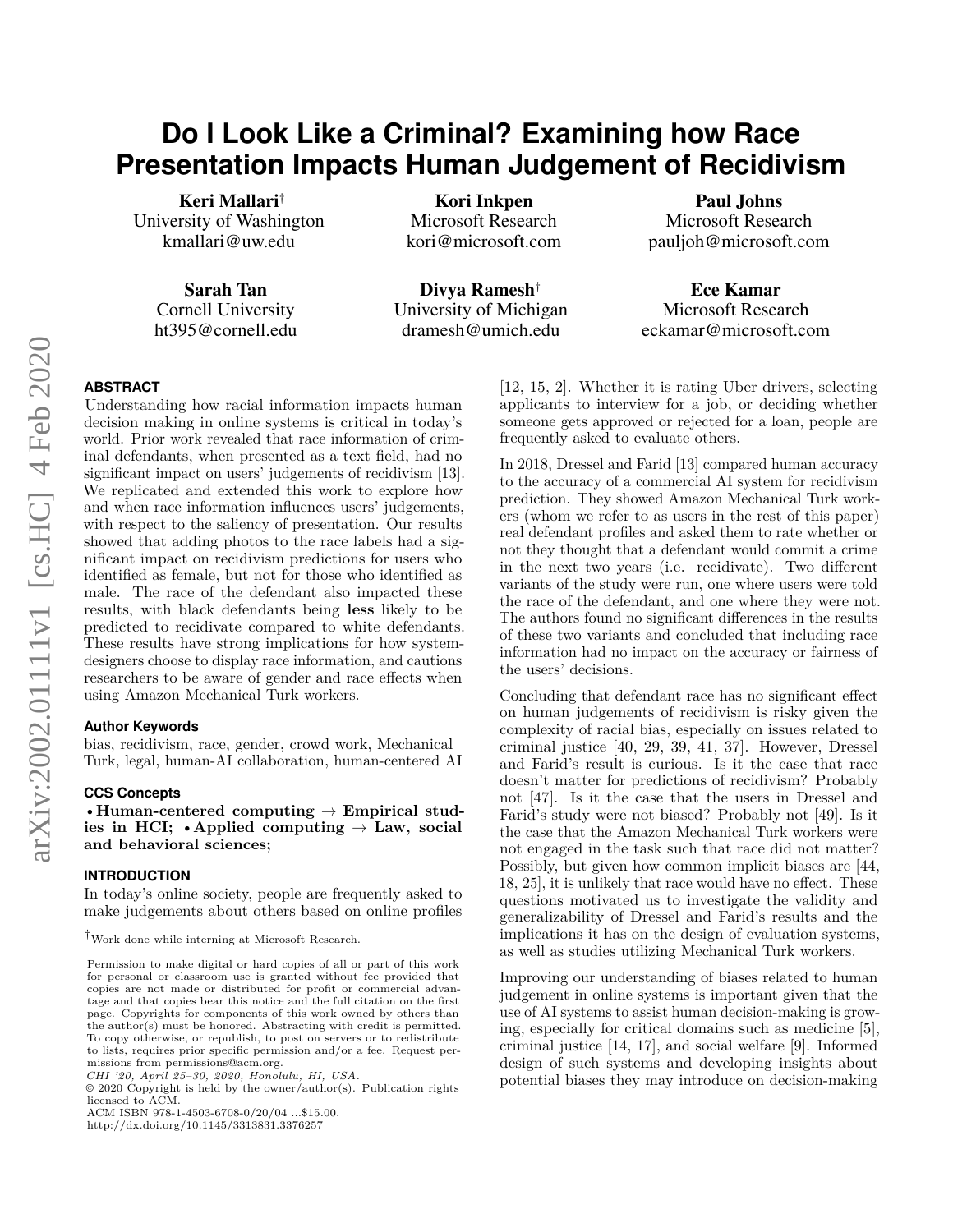hinges on advancing our understanding of how sensitive attributes affect both sides of Human-AI systems.

In this paper we present three studies. First, a replication of Dressel and Farid's study [\[13\]](#page-10-0) to confirm their experimental protocol and to validate the replicability of their results. Next, we describe Study 1, an extension of Dressel and Farid's work to examine the impact of adding photos to defendant profiles (which serves as a way to increase the prominence of racial cues). Finally, we describe Study 2, which isolated the impact of race from other defendant characteristics by controlling the race of defendant profiles. The key takeaways are:

- Showing race information had a significant impact on users' predictions of whether a defendant would recidivate. When both a photo and a race label were added to a defendant's profile, users were *less* likely to predict that they would recidivate [Study 1].
- Users' self-identified gender was a significant factor in recidivism predictions, with females being impacted when a photo and race label were provided but not males [Study 1  $\&$  2].
- The race of the defendant also impacted female users' recidivism predictions, with black defendants being rated as *less* likely to recidivate compared to white defendants [Study 1 & 2].
- The two variants of our No Race condition produced different effects. In Study 1, when users were only shown text, defendants were rated higher in terms of recidivism than when a photo and race label were provided. In study 2, when an "Image Unavailable" icon was shown in the no race condition, and the trials were intermixed with other trials that included photos and race labels, recidivism predictions were lower.

# **RELATED WORK**

A large body of work in HCI argues for careful considerations of issues of bias in the design of technology [\[16,](#page-10-9) [27,](#page-11-7) [20\]](#page-10-10). Biases, implicit or explicit, frequently limit opportunities for certain groups [\[51,](#page-12-2) [32\]](#page-11-8). Developing solutions to mitigate bias is currently a major challenge in AI [\[6,](#page-10-11) [1,](#page-10-12) [38,](#page-11-9) [35,](#page-11-10) [4\]](#page-10-13). Implicit gender and racial biases in technology is being studied by both AI and HCI researchers [\[34,](#page-11-11) [38,](#page-11-9) [35,](#page-11-10) [24,](#page-11-12) [36\]](#page-11-13), and especially in the context of recidivism following ProPublica's report that COMPAS, a nationwide criminal risk assessment tool, contained racial disparities in its predictions [\[1,](#page-10-12) [46,](#page-12-3) [17,](#page-10-7) [11,](#page-10-14) [8,](#page-10-15) [43,](#page-11-14) [42\]](#page-11-15).

# **Risk-Assessments and Judgement on Mechanical Turk**

Recent studies on biases in human and algorithmic riskassessment have utilized Amazon Mechanical Turk [\[13,](#page-10-0) [46,](#page-12-3) [17\]](#page-10-7) as participants. However, such experiments have yielded mixed support for the claim of racial disparities in user judgements. For instance, Dressel and Farid, when comparing human and algorithmic accuracy for recidivism predictions, did not find race to be a factor influencing human judgement [\[13\]](#page-10-0), while Green and Chen [\[17\]](#page-10-7) found

that users were more likely to predict higher recidivism risk for one racial group (i.e. black defendants), when aided with a risk assessment tool. Algorithmic aids have also been shown to bias workers' predictions of recidivism [\[19,](#page-10-16) [45\]](#page-12-4).

Our work informs the design aspects of such systems and studies, in the context of human and algorithm assessments of recidivism.

### **Impact of Information Presentation on Human Judgement**

Prior research in human decision making has shown that the modality in which information is presented can affect user performance and judgement [\[7,](#page-10-17) [21,](#page-10-18) [50,](#page-12-5) [3,](#page-10-19) [26,](#page-11-16) [23\]](#page-11-17). For instance, images were found to be more effective than text in presenting emergency and disaster information to users [\[7\]](#page-10-17); user perceptions of website quality were found to be influenced by subtle manipulations such as framing [\[21\]](#page-10-18); and perceived credibility of news websites were found to be affected by purely presentational factors [\[50\]](#page-12-5).

Similar findings have been discovered about human judgement in the offline world. Newspaper photographs of political candidates can shape voters' perceptions of candidates and alter their likelihood of voting for them [\[3\]](#page-10-19). PeopleâĂŹs perceptions about gender distributions in careers in the real-world can shift by modifying representations of gender in career-related image search results online [\[26\]](#page-11-16).

Combinations of modalities and cognitive load also influence user judgements. Image + text information can cause information overload and distractions under high cognitive loads [\[7\]](#page-10-17), but improve recall of information under low cognitive loads [\[23\]](#page-11-17). Expanding this line of literature, our work explores how the presentation of racial information influences human judgements of recidivism.

#### **Gender and Race Interaction in Human Judgements**

Racial disparities have been studied in domains such as health, education, crime rates and economic status [\[47,](#page-12-0) [48\]](#page-12-6). However, race is also a carrier of historical and cultural biases [\[28,](#page-11-18) [10\]](#page-10-20). Kleider et al. found associations between facial features and people's perception of criminal stereotypes [\[28,](#page-11-18) [29\]](#page-11-1). In addition, biases can have different effects across gender. In Madriz's study, women reported higher levels of fear of crime than men, and their perceptions of criminality and victimhood were affected by their own social position and race conveyed in images [\[31\]](#page-11-19). Similarly, Barrett et al. found that women were more likely to be influenced by positive pictures and men by negative ones when assessing political candidates [\[3\]](#page-10-19). Our work adds to this literature by exploring the influence of race and gender on human judgements of recidivism.

# **REPLICATION STUDY**

Our goal was to investigate how the presentation of race information impacts human judgement of recidivism. To do so, we extended Dressel and Farid's study [\[13\]](#page-10-0) by presenting race information in different forms to the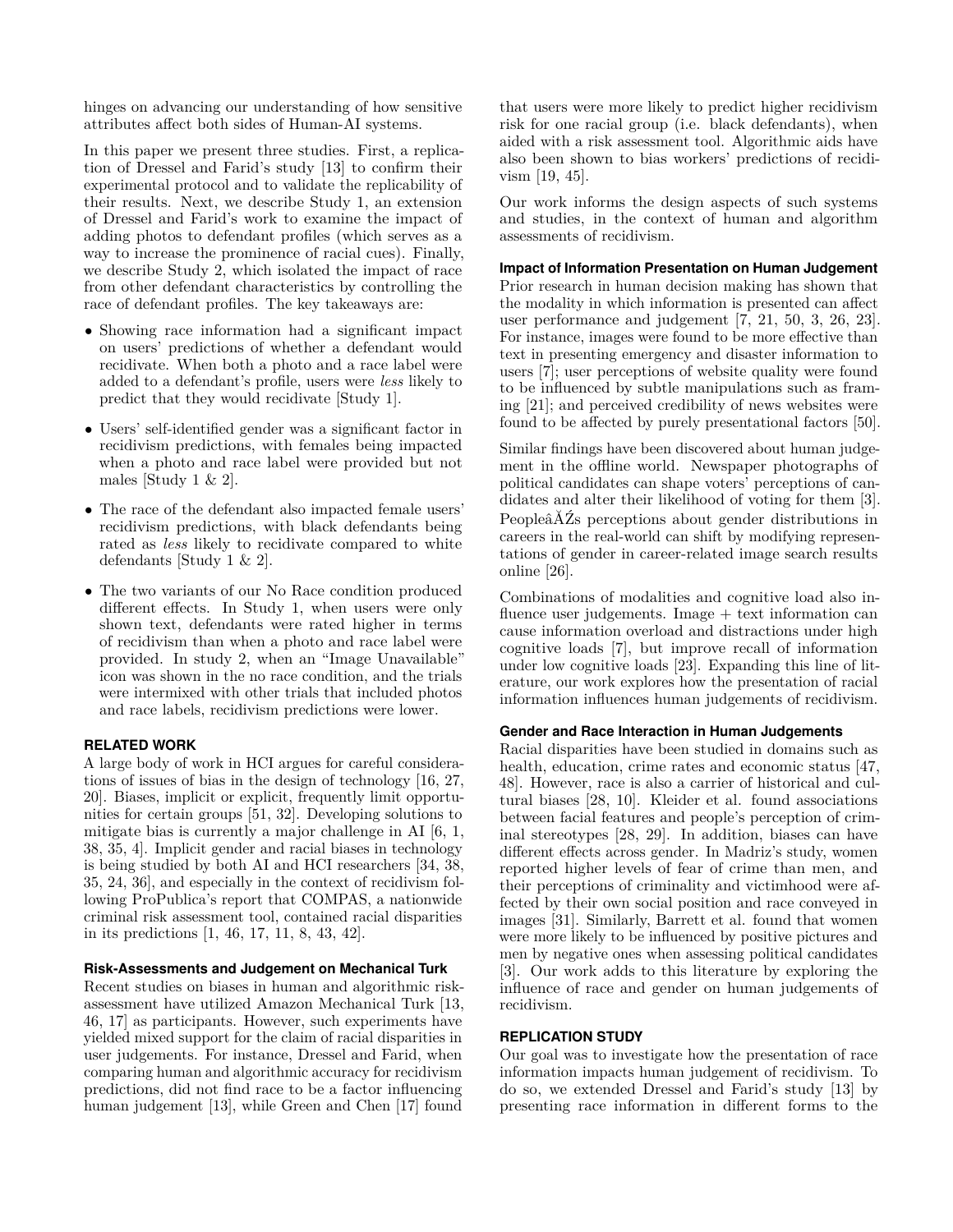user. Before extending Dressel and Farid's study, we first ran a replication study to confirm that our experimental protocol was consistent, and that we were able to replicate their results.

# **Dressel & Farid Experimental Protocol**

Below is a brief summary of Dressel and Farid's experimental protocol. See their paper [\[13\]](#page-10-0) for further details.

Dressel and Farid selected a subset of 1,000 defendants from the ProPublica COMPAS dataset of 7,214 pretrial defendants from Broward County, Florida [\[1\]](#page-10-12). These defendants were grouped into twenty groups of fifty defendants each. Twenty users were assigned to each group, for a total of four hundred users. Each user evaluated all fifty defendants in their assigned group.

Defendant profiles were presented to users in a descriptive paragraph, as shown below, comprising eight features as well as a description of the crime the defendant was charged with. Dressel and Farid ran two versions of this experiment, one that included defendant race information, and another without. Note that the race label is colored blue below for demonstration purposes, but was not blue in the actual presentation.

The defendant is a [RACE] [SEX] aged [AGE]. They have been charged with: [CRIME CHARGE]. This crime is classified as a [CHARGE DEGREE]. They have been convicted of [NON-JUVENILE PRIOR COUNT] prior crimes. They have [JUVENILE-FELONY COUNT] juvenile felony charges and [JUVENILE-MISDEMEANOR COUNT] juvenile misdemeanor charges on their record.

# [CRIME CHARGE] : [CRIME DESCRIPTION]

Users were asked: "Do you think this defendant will commit a crime within 2 years?", to which they could respond "yes" or "no". Users then received two forms of feedback: an indication showing whether their response was correct for that defendant, and a running total showing their accuracy over all defendants evaluated so far.

Three catch trials were used to filter out users who were not paying close attention. The questions were formatted to look like the other questions but had easily identifiable answers. For example, "The state of California was the 31st state to join the Union. California's nickname is: The Golden State ... Does the state of California have a nickname?". If a user answered any of the catch-trials wrong, their data was removed from the dataset.

# **Replication Study Results**

For our replication study, we repeated the no race experimental condition of Dressel and Farid's study, keeping the same set of defendants, the same catch-trials, and the same experimental protocol.

We report results in a slightly different format than Dressel and Farid. The numbers reported in their paper [\[13\]](#page-10-0) are *defendant-level*, where twenty user judgements for each defendant were aggregated into a score using majority voting aggregation. They then computed performance measures such as accuracy, false positive rates, and false negative rates at the defendant level.

In our work we do not aggregate different user judgements on the same defendant; rather, we report *user-level* performance measures. This is core to our goal of ascertaining if a user's judgement of recidivism depends on how defendant race information is presented, and allows us to study how individual user characteristics and defendant characteristics may interact to impact user judgement.

For Table [1,](#page-2-0) we recalculated *user-level* performance mea-sures on Dressel and Farid's data<sup>[1](#page-2-1)</sup> using individual users' "yes" or "no" predictions of recidivism, and compare it to the defendant's ground truth recidivism outcome. We also calculated the same measures on our replication study data.

Comparing the results from our replication study to Dressel and Farid's results, Wilcoxon Signed-Ranks Tests revealed no significant differences for any of the measures  $(ACC: Z = -1.08, p = .281; FPR: Z = -1.03, p = .302;$ FNR:  $Z = -.392$ ,  $p = .695$ ). Given that we successfully replicated Dressel and Farid's study, we move on to extend their work.

<span id="page-2-0"></span>

|  |  |  | Metric Defendant Race Dressel & Farid Replication Study |
|--|--|--|---------------------------------------------------------|
|--|--|--|---------------------------------------------------------|

| ACC        | Overall | 62.3% | 61.7%    |
|------------|---------|-------|----------|
|            | Black   | 62.2% | 62.2%    |
|            | White   | 63.2% | 61.6%    |
| FPR.       | Overall | 39.8% | $40.3\%$ |
|            | Black   | 46.7% | 45.3%    |
|            | White   | 31.1% | 36.1%    |
| <b>FNR</b> | Overall | 35.4% | 36.1%    |
|            | Black   | 31.1% | 32.2%    |
|            | White   | 42.7% | 42.3%    |

**Table 1. Accuracy (ACC), false positive rates (FPR), and false negative rates (FNR) from our replication study compared to Dressel and Farid's study, for the No Race condition. No significant differences were found between Dressel and Farid's study and our results.**

# **STUDY 1: DO RACE LABELS AND PHOTOS AFFECT JUDGEMENTS OF RECIDIVISM?**

In this study, we examined whether the form in which race information is presented to a user influences their judgements of recidivism. In the real world, judges have access to additional information outside of the defendant's file. The judge may see the defendant, hear them speaking, or even ask them questions. Adding photos to defendant profiles may be more realistic than just providing textual data and could influence users' decisions on whether or not a defendant will recidivate.

<span id="page-2-1"></span> $^1\rm{Dressel}$  and Farid's data is available at  ${\tt www.cs.dartmouth.edu/}$  ${\tt www.cs.dartmouth.edu/}$  ${\tt www.cs.dartmouth.edu/}$ **[farid/downloads/publications/scienceadvances17](www.cs.dartmouth.edu/farid/downloads/publications/scienceadvances17)**.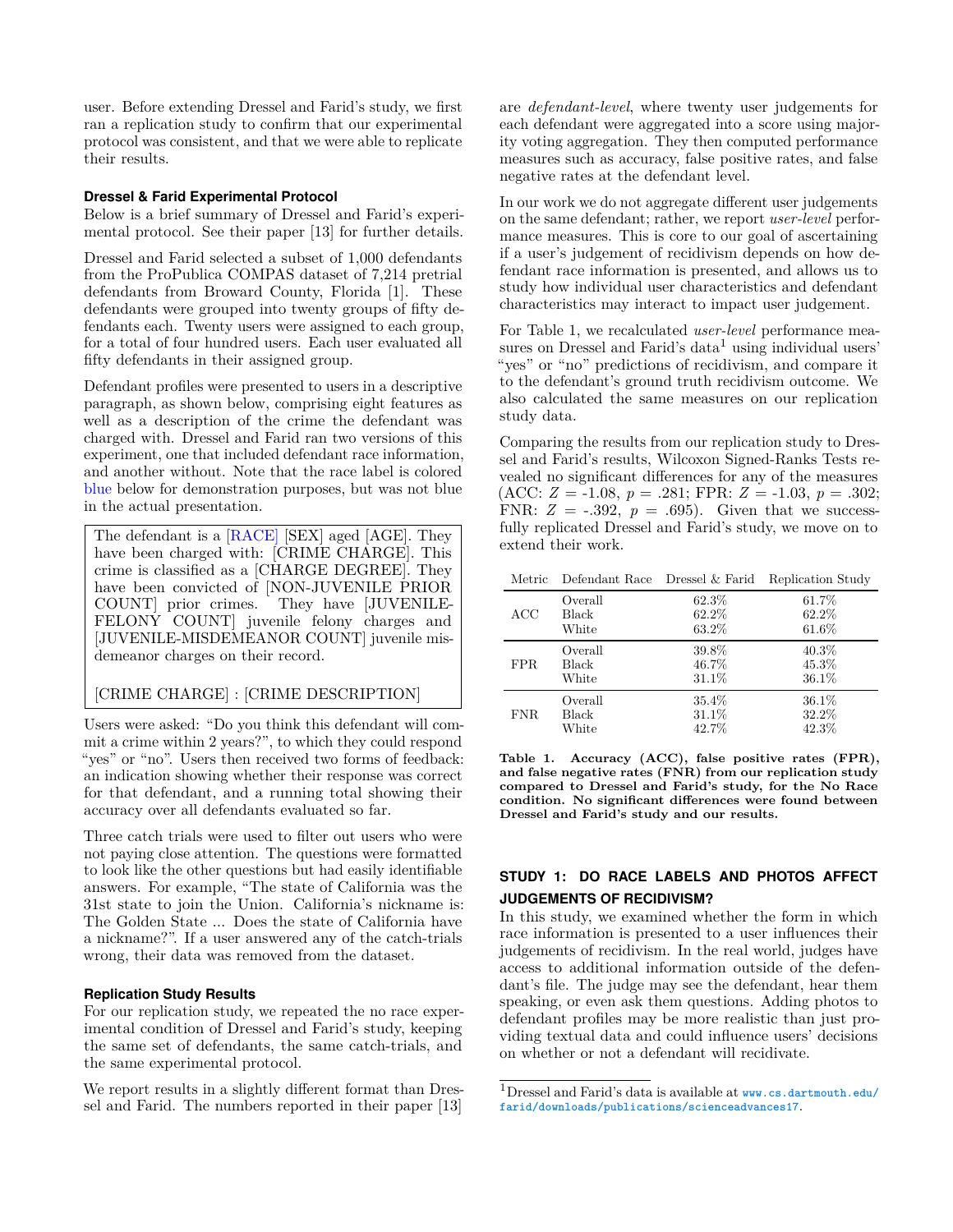#### **Study 1 Experimental Protocol**

We designed a between-subjects study varying the presentation of race along two dimensions: Race Label (on/off) and Photo (on/off). This resulted in four experimental conditions: *No Race; Label Only; Photo Only; Label + Photo*. In their work, Dressel and Farid varied the Race Label (whether or not the defendant's race was listed in the text of their profile); this study extends their work by also varying whether or not a photo is displayed in the defendant's profile. Our study utilizes Dressel and Farid's experimental protocol (as described earlier) with a few minor modifications described below. Our study also underwent ethics, privacy, and IRB review.

#### *Adding Photos*

Defendant race labels are recorded in the ProPublica dataset [\[1\]](#page-10-12), however photos of the actual defendants are not available. We therefore utilized images from a publicly available dataset: the Chicago Face Database (CFD) [\[30\]](#page-11-20), which has been designed for use in scientific research. We matched each defendant with a photo corresponding to their age, race, and gender. Although the photo was not of the real defendant, the benefit of using these photos was that they were all captured in a consistent manner, and have similar visual characteristics. The CFD database was large enough that we were able to find representative photos for most of the defendants in our dataset. Some photos were reused for different defendants but we ensured that no user saw the same photo twice. We also applied a 1.75px blur to the photos so they looked less professional. Figure [1](#page-3-0) shows a screenshot of a defendant profile. Users were not aware that the photos were not of the actual defendants until the end of the study when it was disclosed during a post-study debrief.

<span id="page-3-0"></span>

**Figure 1. Screenshot of the Label + Photo condition in Study 1. Users read the defendant's profile and were asked to predict if the defendant will commit a crime within two years.**

#### *Feedback and Payment Modifications*

We made two modifications to Dressel and Farid's experimental protocol. First, we removed feedback telling

users whether they were correct or not after evaluating each defendant, and we omitted the running accuracy score. These modifications were made because we were concerned that feedback would cause variation in user performance across the session [\[33,](#page-11-21) [22\]](#page-11-22). Additionally, this modification addresses Dressel and Farid's concern that users may lose motivation during the task if they feel they are not going to achieve a monetary bonus (given to users who exceed a certain overall accuracy).

Our second modification was increasing the payment to users to be \$1.50 (from \$1.00 paid by Dressel and Farid) for completion of the task, with a \$5.00 bonus (same as Dressel and Farid) for reaching an overall accuracy of 65% or higher. This change was made to ensure that we were paying ethical wages [\[33\]](#page-11-21). On average, the task was expected to take 10 minutes to complete, so workers would earn \$9 or \$39 per hour<sup>[2](#page-3-1)</sup>, depending on whether they received the bonus.

#### *Setup*

The data for Study 1 was collected from 1,600 Amazon Mechanical Turk workers, four hundred per experimental condition. We used the same 1,000 defendants as Dressel and Farid, grouped into twenty sets of fifty defendants. Each set of defendants was rated by twenty users, for a total of four hundred users per condition (*No Race, Label Only, Photo Only, Label+Photo*).

Users ranged in age from 18 to over 74, with roughly even numbers of users who identified as females and males (50.7% females; 49.2% males). The majority of users selfidentified as White (76.5%), followed by Black (7.3%), Asian (7.0%), and Hispanic (6.2%). Users also reported their education level, with 49.4% holding a Bachelor's degree or higher and 46.25% with education level below Bachelor's degree (with 4.35% choosing not to answer). An additional 236 users completed the task but failed one or more catch trials and were removed from the dataset.

#### *Analyses*

Since our primary goal was to explore whether the presentation of race impacted users' judgements regarding recidivism, our main dependent variable was whether the defendants were predicted to recidivate. We also calculated accuracy, false positive rates, and false negative rates. Non-parametric statistics were used to analyse our data given that the data was not continuous and violated assumptions of homogeneity and sphericity. Non-parametric Kruskall-Wallis H one-way ANOVA tests were used to examine differences in recidivism predictions across the experimental conditions (*No Race, Label Only, Photo Only, Label + Photo*) ( $\alpha$  = *.*05). Significant differences were followed-up using post-hoc pairwise Mann-Whitney U tests with Bonferroni corrections  $(\alpha_{adjusted} = .008).$ <sup>[3](#page-3-2)</sup> Finally, to explore differences in

<span id="page-3-1"></span><sup>&</sup>lt;sup>2</sup>If bonus is received, the estimated hourly rate is  $$39 = $(1.50 + 5)*6.$ 

<span id="page-3-2"></span> $3$ The adjusted alpha is  $.008=0.05/6$ , since there are six pairwise comparisons across four experimental conditions.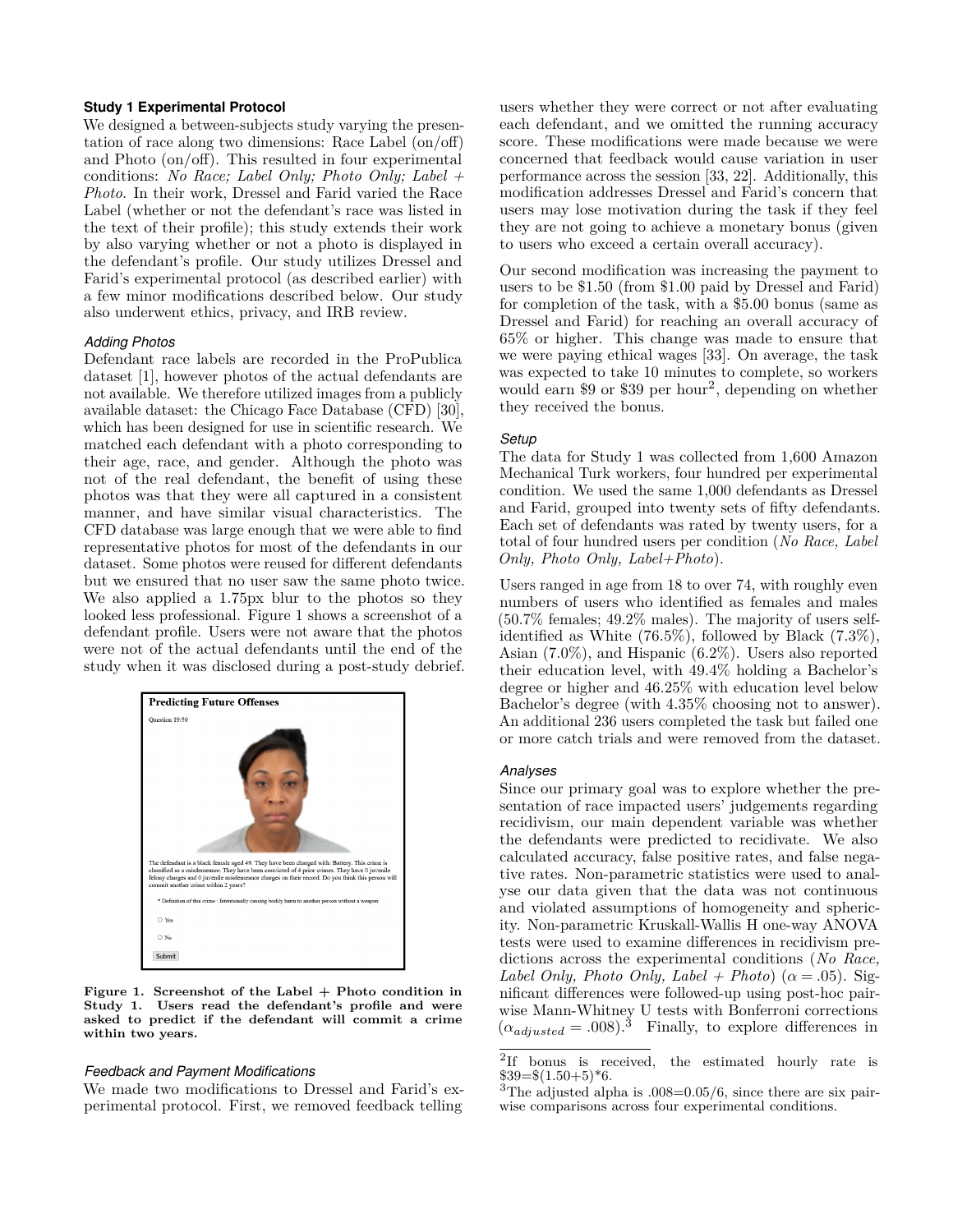recidivism predictions by group (e.g. user gender, defendant race, or defendant gender) or metric (e.g. accuracy, false positive rates), non-parametric Kruskall-Wallis H one-way ANOVA tests were applied within each group.

# **Study 1 Results**

The percentage of defendants predicted to recidivate for each of the experimental conditions is shown in Table [2.](#page-4-0) A statistically significant difference was found across the four conditions  $(H(3) = 20.93, p < 0.001)$ . Post-hoc pairwise comparisons revealed that users were significantly less likely to predict that defendants would recidivate when both race labels and photos were shown, as compared to the other conditions ( $p < 0.008$ ). None of the other pairwise comparisons were statistically significant.

**Result 1a:** Adding both photos and race labels to defendant profiles made users **less** likely to predict that a defendant would recidivate within two years.

<span id="page-4-0"></span>

|                       |                       |                       | No Race Label Only Photo Only Label+Photo |
|-----------------------|-----------------------|-----------------------|-------------------------------------------|
| $\boldsymbol{54.7\%}$ | $\boldsymbol{55.1\%}$ | $\boldsymbol{54.8\%}$ | $53.1\%*$                                 |
| $*_{p}$ < .008        |                       |                       |                                           |

**Table 2. Study 1: Percentage of defendants predicted to recidivate across the four experimental conditions. Significant differences across conditions were found, with fewer defendants predicted to recidivate in the Label+Photo condition than the other three conditions.**

#### *User Gender*

Prior research has shown that the gender of an Amazon Mechanical Turk worker can have a significant effect on results, particularly when gender or race is involved in the task [\[24,](#page-11-12) [36\]](#page-11-13). We therefore investigated whether users' self-identified gender impacted recidivism predictions for our experimental conditions. Table [3](#page-4-1) shows the percentage of defendants predicted to recidivate in each condition, split by the gender of the user evaluating that defendant.

No significant differences across experimental conditions were found when the predictions were done by male users  $(H(3) = 3.03, p = .388)$ . However, for female users, predictions made across different experimental conditions were significantly different  $(H(3) = 21.78, p < 0.001)$ . Post-hoc pairwise comparisons revealed that female users were less likely to predict that a defendant would recidivate in the Label+Photo experimental condition than in the other three conditions ( $p < .008$ ).

**Result 1b:** Adding both photos and race labels made female users **less** likely to predict that a defendant would recidivate within two years but had no significant effect on male users' predictions.

Since no significant differences across experimental conditions were found for male users, subsequent analyses for Study 1 will focus on predictions made by female users.

<span id="page-4-1"></span>

| $\sim$ 0.00    |                |                    |                |                        |
|----------------|----------------|--------------------|----------------|------------------------|
| Male<br>Female | 52.4%<br>56.6% | 53.0%<br>57.0%     | 53.3%<br>56.5% | 52.2%<br>$54.0\%*$     |
| User<br>Gender |                | No Race Label Only |                | Photo Only Label+Photo |

 $*_{p}$  < .008

**Table 3. Study 1: Percentage of defendants predicted to recidivate across the four experimental conditions, split by user-specified gender. Significant differences across conditions were found for female users, with fewer defendants predicted to recidivate in the Label+Photo condition than the other three conditions.**

# *Defendant Race*

We explored whether the defendant's race had an impact on recidivism predictions. Given that there were very few Hispanic, Asian and Native American defendants in the dataset, profiles belonging to these race categories were grouped together, resulting in three race categories: White  $(n=377)$ , Black  $(n=530)$  and Other  $(n=93)$ .

The percentage of defendants predicted by female users to recidivate in each experimental condition, by race, is shown in Table [4.](#page-4-2) No significant differences across the experimental conditions were found for white defendants  $(H(3) = 2.81, p = .422)$  and defendants of other races  $(H(3) = 3.67, p = .300)$ , but a significant difference was found for black defendants  $(H(3) = 23.21, p < 0.001)$ . Post-hoc pairwise comparisons revealed that female users were less likely to predict that a black defendant would recidivate in the Label + Photo condition than in the other three conditions  $(p < .008)$ .

**Result 1c:** Adding both photos and race labels only impacted black defendants, and not white defendants or defendants of other races. The photos and race labels made female users less likely to predict that a black defendant would recidivate within two years.

<span id="page-4-2"></span>

| Defendant<br>Race                                   | No Race | Label Only | Photo Only | Label+Photo |
|-----------------------------------------------------|---------|------------|------------|-------------|
| White                                               | 49.3%   | 50.6%      | 49.6%      | 48.8%       |
| <b>Black</b>                                        | 63.3%   | 62.9%      | 62.7%      | $59.2\%*$   |
| Other                                               | 48.0%   | 49.2%      | 48.5%      | 45.0%       |
| the state of the contract of the contract of<br>--- |         |            |            |             |

\**p* < .008

**Table 4. Study 1: Percentage of defendants predicted by female users to recidivate across the four experimental conditions, split by defendant race. The "Other" race category included Hispanic, Asian, and Native American defendants. Significant differences across conditions were found for black defendants, with fewer defendants predicted to recidivate in the Label+Photo condition than the other three conditions.**

#### *Defendant Gender*

We explored whether the gender of the defendant (as specified in the ProPublica dataset [\[1\]](#page-10-12)) impacted recidivism predictions made by users who identified as female, across experimental conditions. Note however that there were fewer female defendants (n=197) in our dataset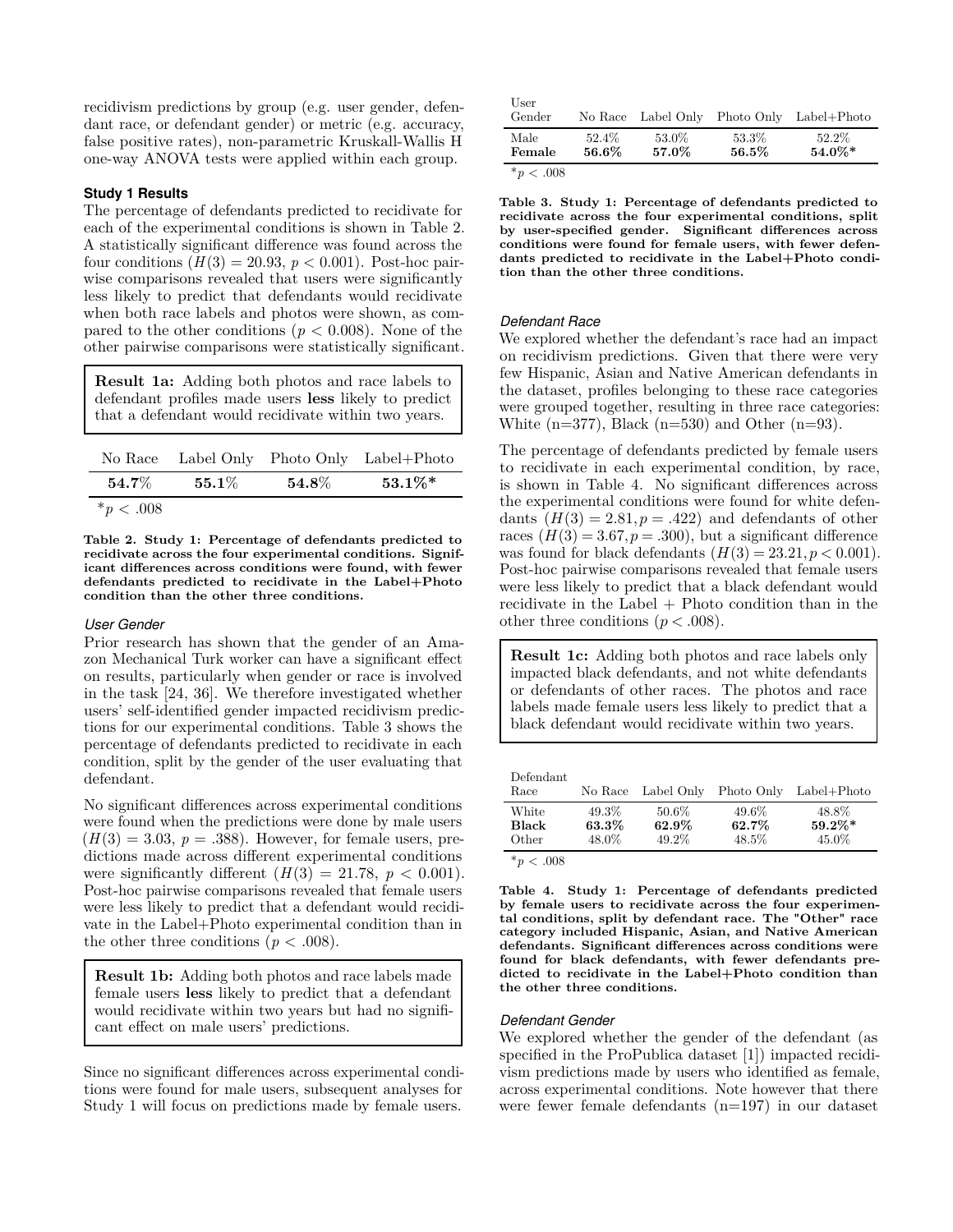than male defendants (n=803), so our statistical power for detecting differences for female defendants was lower. The percentage of defendants predicted by female users to recidivate in each experimental condition, split by defendant gender, are shown in Table [5.](#page-5-0) A significant difference in experimental condition was found for male defendants  $(H(3) = 21.62, p < .001)$ , but not female defendants  $(H(3) = 2.32, p = .509)$ . Post-hoc pairwise comparisons revealed that female users were less likely to predict that a male defendant would recidivate in the Label + Photo condition than in the other conditions (*p < .*008).

**Result 1d:** Adding both photos and race labels impacted male defendants, making female users less likely to predict that a male defendant would recidivate within two years.

<span id="page-5-0"></span>

| Defendant<br>Gender |                | No Race Label Only | Photo Only        | Label+Photo        |
|---------------------|----------------|--------------------|-------------------|--------------------|
| Male<br>Female      | 59.7%<br>43.8% | 59.7%<br>45.8%     | $59.4\%$<br>44.7% | $56.6\%*$<br>43.7% |
| $*_{p}$ < .008      |                |                    |                   |                    |

**Table 5. Study 1: Percentage of defendants predicted by female users to recidivate across the four experimental conditions, split by defendant gender. Significant differences across conditions were found for male defendants, with again fewer defendants predicted to recidivate in the Label+Photo condition than the other three conditions.**

#### *Accuracy, False Positives and False Negatives*

Finally, we examined whether or not the different experimental conditions impacted accuracy, false positive or false negative rates for all users (see Table [6\)](#page-5-1). There was no significant difference in accuracy across the conditions  $(H(3) = 3.218, p = .359)$ , however there were significant differences in the false positive rates  $(H(3) = 14.27, p =$ *.*003) and false negative rates (*H*(3) = 11*.*01*, p* = *.*012) with the Label  $+$  Photo condition having a lower false positive rate, and a higher false negative rate. As expected, further analyses revealed that these differences were only observed for black defendants, and not for white defendants or defendants of other races.

**Result 1e:** Adding both photos and race labels had no impact on accuracy, but lowered false positive rates and increased false negative rates for black defendants.

#### **Study 1 Discussion**

Showing the race of a defendant using both a text label and a photo significantly impacted female users' assessments of black defendants, but had no impact on white or other race defendants. No significant differences in assessments of defendants were found for users who identified as male. Given that previous literature has noted bias against black defendants for recidivism [\[1,](#page-10-12) [40,](#page-11-0) [8\]](#page-10-15), we expected that racial cues would have *increased* predictions of recidivism, however, our results were the opposite. Users were *less likely* to predict that a black defendant

<span id="page-5-1"></span>

| Metric | Defendant<br>Race | No Race | Label Only | Photo Only | $Label + Photo$ |
|--------|-------------------|---------|------------|------------|-----------------|
| ACC    | Overall           | 62.5%   | 62.6%      | 61.9%      | 62.6%           |
|        | Black             | 63.1%   | 63.9%      | 63.3%      | 63.7%           |
|        | White             | 62.4%   | 61.6%      | 60.5%      | 61.6%           |
| FPR.   | Overall           | 42.5%   | 42.9%      | 43.2%      | 40.9%           |
|        | <b>Black</b>      | 48.6%   | 47.7%      | 47.3%      | 44.7%*          |
|        | White             | 37.8%   | 38.7%      | 40.0%      | 38.2%           |
| FNR.   | Overall           | 32.0%   | 31.4%      | 32.5%      | 33.5%           |
|        | <b>Black</b>      | 28.3%   | 27.5%      | 28.7%      | $30.0\%*$       |
|        | White             | 37.4%   | 37.8%      | 38.8%      | 38.8%           |

\**<sup>p</sup>* < .008

**Table 6. Study 1: Accuracy (ACC), false positive rates (FPR), and false negative rates (FNR) across the four experimental conditions, split by defendant race. Significant differences were found for black defendants with lower false positive rates and higher false negative rates in the Label+Photo condition than the other three conditions.**

would recidivate within two years when a race label and photo were included in the defendant description.

Interestingly, neither the race label nor the photo on their own impacted the recidivism predictions. For the race label, we hypothesize that the saliency of this features is low. It is a small word in a block of text; it could be easily be overlooked by the user. While the photo is a more salient signal, it didn't make a difference on its own. We hypothesize that it can be difficult to infer race from a photo alone. As such, it was the combination of both the race label and the photo that had a significant effect on recidivism predictions.

Our results revealed significant differences for male defendants but not female defendants, however, the number of female defendants in our dataset was low, and we did not systematically assign user gender to defendants. Our next study further explores the issue of defendant gender.

Examining the recidivism predictions in Table [4,](#page-4-2) we see that black defendants had an overall higher prediction of recidivism compared to the other races. This may be related to the defendant profiles, since ground truth recidivism was also higher among black defendants in the dataset compared to defendants of other races in the dataset – 57% of black defendants were reported to have recidivated compared to 37% of white defendants and 37% of defendants of other races. Hence, it is possible that the differences we observed after adding the race label and photos to defendant profiles were related to other defendant features rather than race (i.e. certain defendant profiles have higher ground truth recidivism rates). Hence, we designed our next study to isolate the effect of defendant race.

#### **STUDY 2: ISOLATING EFFECT OF DEFENDANT RACE**

In this study we modified the experimental design from Study 1 to isolate the effect of defendant race and continue our investigation into whether additional racial information influences usersâĂŹ judgements of recidivism. In particular, we wanted to understand if adding race labels and photos has a differential impact on black versus white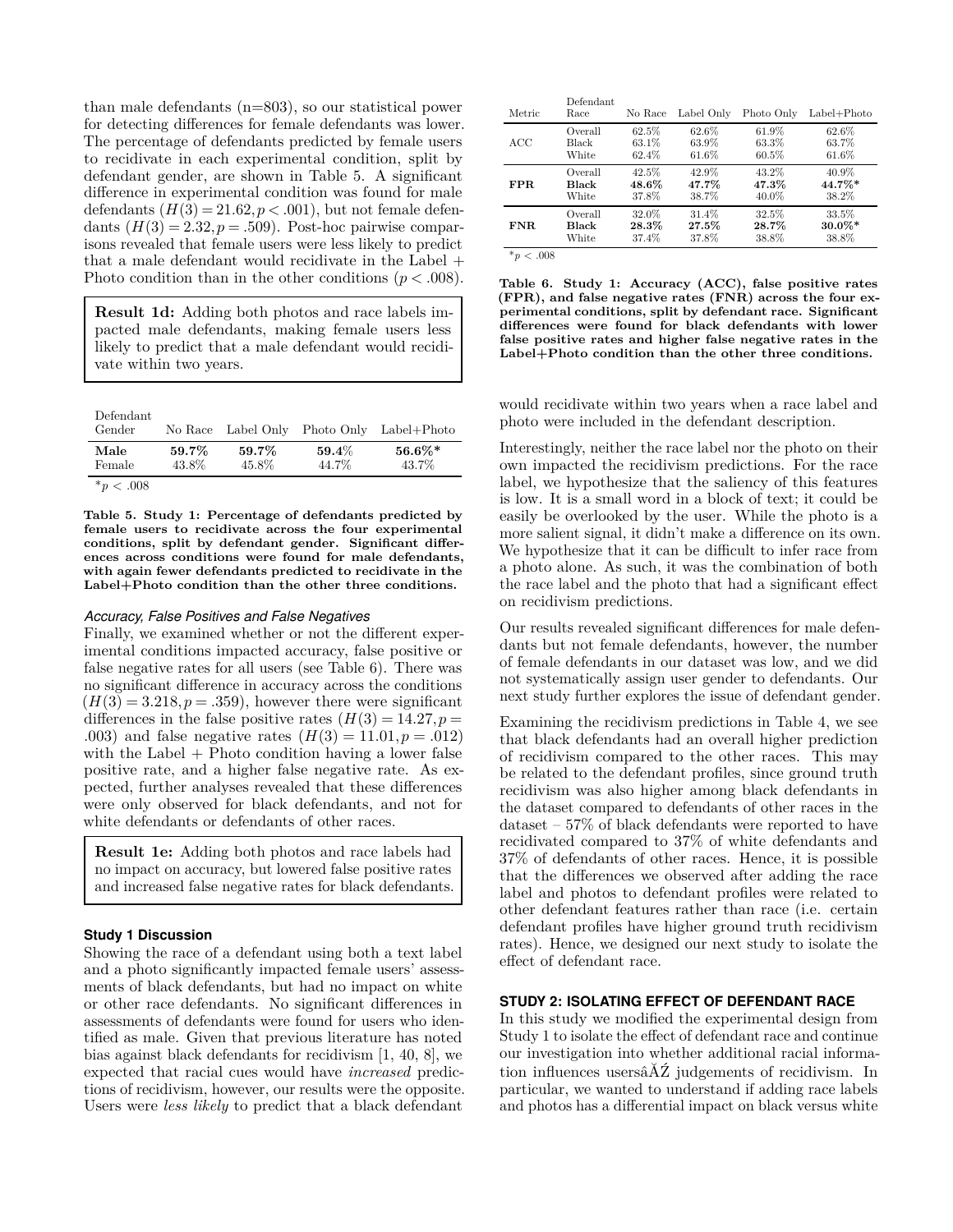defendants, *independent of non-race defendant features*. Additionally, we increased the female defendants in our dataset to better understand if the impact of adding race labels and photos is different for male and female defendants.

### **Study 2 Experimental Protocol**

We designed a within-subjects study where we controlled the race for each defendant profile, holding all other features constant. Each defendant profile was evaluated multiple times, once as a black defendant, once as a white defendant, and once with no race information provided. We then examined differences in the recidivism predictions across these three experimental conditions (*No Race, White Label+Photo, Black Label+Photo*). This important modification helped ensure that any differences observed were a result of the racial representation (the label and photo) and not related to characteristics of the defendant profile itself. We provide more details on our experimental design below.

#### *Assignment of Defendant Race*

Each experimental session involved sixty defendant profiles – twenty unique defendant profiles (ten male and ten female), presented in three trial clusters. In the first trial cluster, each defendant was randomly assigned to be either a black defendant, a white defendant, or have no race information. In the second trial cluster, one of the remaining representations was randomly chosen for each profile, and in the third cluster the final representation was chosen. The result of this within-subjects design was a presentation of sixty defendant profiles to each user, where the order was mixed in terms of the race of the defendant (Black, White, or No Race). For the no race instances, the race label was removed from the profile text and a blank photo icon was shown which stated "Image Unavailable" instead of a photo (see Figure [2\)](#page-6-0).

<span id="page-6-0"></span>

**Figure 2. Screenshot of the No Race condition in Study 2. Users read the defendant's profile and were asked to predict if the defendant will commit a crime within two years.**

There was no time gap or delineating features between the different trial clusters, to give the appearance of sixty unique defendants. Given the similarities across profiles, and the length of the task, many users likely did not realize that the same profile was being presented multiple times. If however some users did recognize the profiles, this could reduce the likelihood of detecting differences between the conditions.

#### *Balancing Defendant Gender*

As pointed out before, Dressel and Farid's sample of 1,000 defendants has fewer female defendants (n=197) than male defendants  $(n=803)$ , which reduces the statistical power for detecting differences for the smaller group of female defendants. To ensure that we had equal numbers of male and female defendants in this study, we selected additional defendants from the original ProPublica COMPAS dataset [\[1\]](#page-10-12), resulting in eight hundred male and eight hundred female defendant profiles, split evenly across black and white defendants.

#### *Setup*

The data for Study 2 was collected from 1,600 Amazon Mechanical Turk workers (eight hundred who selfidentified as female and eight hundred who self-identified as male), with equal numbers of females and males evaluating each defendant.

Similar to Study 1, users ranged in age from 18 to over 74. The majority of users self-identified as White (71.6%), followed by Black (10.2%), Asian (8.7%), and Hispanic (5.4%). Users were also asked to report their education level, with 54.4% holding a Bachelor's degree or higher and 45.0% with education level below Bachelor's Degree (and 0.6% choosing not to answer). An additional 635 users completed the task but failed at least one of the catch trials and were removed from the dataset.

#### *Analyses*

Similar to Study 1, our primary dependant measure was whether or not defendants were predicted to recidivate. We also analyzed accuracy, false positive rates, and false negative rates. Non-parametric statistics were used to analyse our data given that the it was not continuous and violated assumptions of homogeneity and sphericity. To account for the within-subjects design, non-parametric Friedman Tests were used to examine differences in recidivism predictions across the experimental conditions (*No Race, White Label+Photo, Black Label+Photo*) ( $\alpha = .05$ ). Significant differences were followed-up using posthoc pairwise Wilcoxon Signed Rank Tests with Bonferroni corrections  $(\alpha_{adjusted} = .017).$ <sup>[4](#page-6-1)</sup> Finally, to study if the difference in recidivism predictions across the three experimental conditions differed by group (e.g. user gender, defendant race, or defendant gender) or metric (e.g. accuracy, false positive rates), non-parametric Friedman tests were also applied, but within each group.

<span id="page-6-1"></span><sup>&</sup>lt;sup>4</sup>The adjusted alpha is  $.0017=0.05/3$ , since there are three pairwise comparisons across three experimental conditions.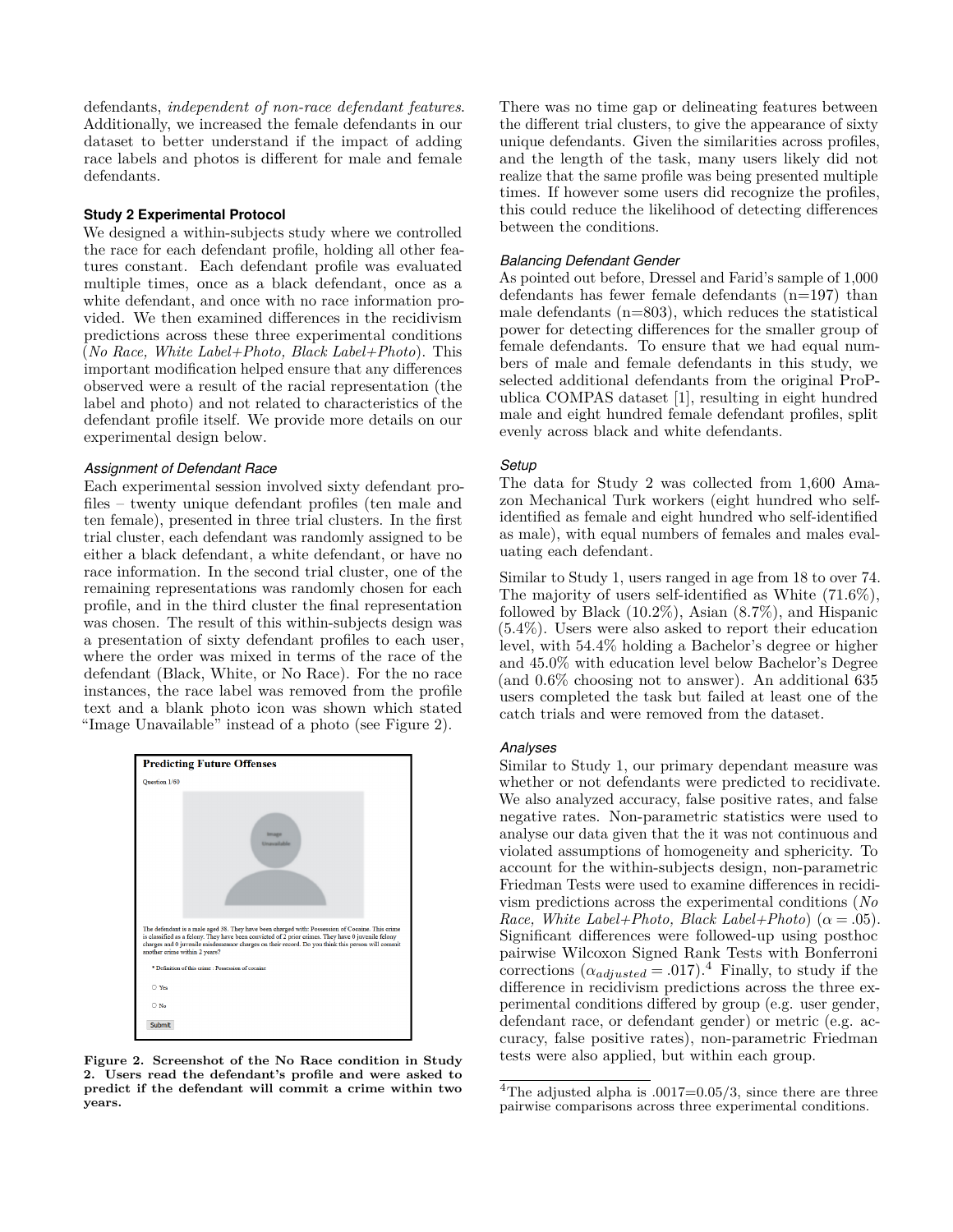#### **Study 2 Results**

The percentage of defendants predicted to recidivate for each condition is shown in Table [7.](#page-7-0) Our results revealed a significant differences across experimental conditions  $(\chi^2(2) = 43.95, p < 0.001)$ . All post-hoc pairwise comparisons were significant  $(p < .017)$ . Similar to Study 1, when a race label and a photo were shown to users, they were significantly less likely to predict that a black defendant would recidivate compared to a white defendant, even though the profiles were identical. In contrast to the results from Study 1, users were significantly less likely to predict that a defendant would recidivate when no race information was provided (*p < .*017).

**Result 2a:** Even when users rated the same defendant profile, they were **less** likely to predict that a defendant would recidivate when the defendant's race was presented as black instead of white.

<span id="page-7-0"></span>

| No Race        | White Label+Photo Black Label+Photo |           |
|----------------|-------------------------------------|-----------|
| $53.4\%*$      | $55.0\%*$                           | $54.0\%*$ |
| $*_{p} < .017$ |                                     |           |

**Table 7. Study 2: Percentage of defendants predicted to recidivate across the three experimental conditions. All pairwise comparisons were significant with fewer defendants predicted to recidivate in the Black Label+Photo condition than the White Label+Photo condition, and even fewer defendants predicted to recidivate in the No Race condition.**

#### *User Gender*

We again examined whether the self-identified gender of the user impacted recidivism predictions. The percentage of defendants predicted to recidivate in each condition, by user gender, are shown in Table [8.](#page-7-1) Similar to Study 1, there were no significant difference across conditions for male users  $(\chi^2(2) = 4.81, p = 0.090)$ . However, for female users, the percentage of defendants predicted to recidivate differed significantly across conditions  $(\chi^2(2))$ 53*.*51*, p <* 0*.*001). All post-hoc pairwise comparisons were significant  $(p < .017)$  with the No Race condition having the fewest predictions of recidivism. Similar to Study 1, the presented race of the defendant mattered to female users and they were less likely to predict that a defendant would recidivate when they were told it was a black defendant, compared to a white defendant.

**Result 2b:** Presenting a defendant's race as black instead of white made female users less likely to predict that the defendant would recidivate, but had no significant effect on male users' predictions.

#### *Defendant Gender*

We next explored whether the gender of the defendant (as specified in the ProPublica dataset [\[1\]](#page-10-12)) impacted recidivism predictions. The percentage of female and male defendants predicted to recidivate by female users are

<span id="page-7-1"></span>

| User<br>Gender | No Race   | White Label+Photo | Black Label+Photo |
|----------------|-----------|-------------------|-------------------|
| Male           | 52.2%     | 52.9%             | 52.4%             |
| Female         | $54.8\%*$ | $57.0\%*$         | $55.7\%*$         |

 $*_{p}$  < .017

**Table 8. Study 2: Percentage of defendants predicted to recidivate across the three experimental conditions, split by user-specified gender. Significant differences across conditions were found for female users, with fewer defendants predicted to recidivate in the Black Label+Photo condition than the White Label+Photo condition. All pairwise comparisons were significant.**

shown in Table [9.](#page-7-2) Significant differences across conditions were found for both male and female defendants  $(\chi^2(2) = 27.81, p < 0.001, \text{ and } (\chi^2(2) = 30.77, p < 0.001,$ respectively). Post-hoc pairwise comparisons revealed that for male defendants, there was no difference when they were portrayed as being white or black, but they were less likely to be predicted to recidivate by female users when no race information was provided. For female defendants, they were less likely to be predicted to recidivate by female users if they were portrayed as being black, or with no race information  $(p < .017)$ .

**Result 2c:** Adding photos and race labels impacted both male and female defendants. For male defendants, the additional race information made female users more likely to predict that they would recidivate, irrespective of the portrayed race. For female defendants, they were more likely to be predicted to recidivate when they were portrayed as being white, compared to black, or when no race information was provided.

<span id="page-7-2"></span>

| Defendant<br>Gender     | No Race            | White Label+Photo Black Label+Photo |                |
|-------------------------|--------------------|-------------------------------------|----------------|
| Male<br>Female          | $60.8\%*$<br>48.7% | 63.1%<br>$51.0\%*$                  | 62.4%<br>49.0% |
| $\star$ $\sim$ 01 $\pm$ |                    |                                     |                |

 $^{*}p < .017$ 

**Table 9. Study 2: Percentage of defendants predicted by female users to recidivate across the three experimental conditions, split by defendant gender. Significant differences across conditions were found regardless of defendant reported gender; statistically significant pairwise comparisons are described above.**

#### *Accuracy, False Positives and False Negatives*

We again examined whether or not the experimental conditions impacted accuracy, false positive and false negative rates for all users (see Table [10\)](#page-8-0). Significant differences were found for all metrics  $(ACC: \chi^2(2) =$  $10.16, p = 0.006$ ; FPR:  $\chi^2(2) = 53.51, p < 0.001$ ; and FNR:  $\chi^2(2) = 7.50, p = 0.023$ . Post-hoc pairwise analyses revealed that when photos and race labels were provided, users had higher accuracy, lower false positive rates, and higher false negative rates for black defendants, compared to white defendants. Results for the no race condition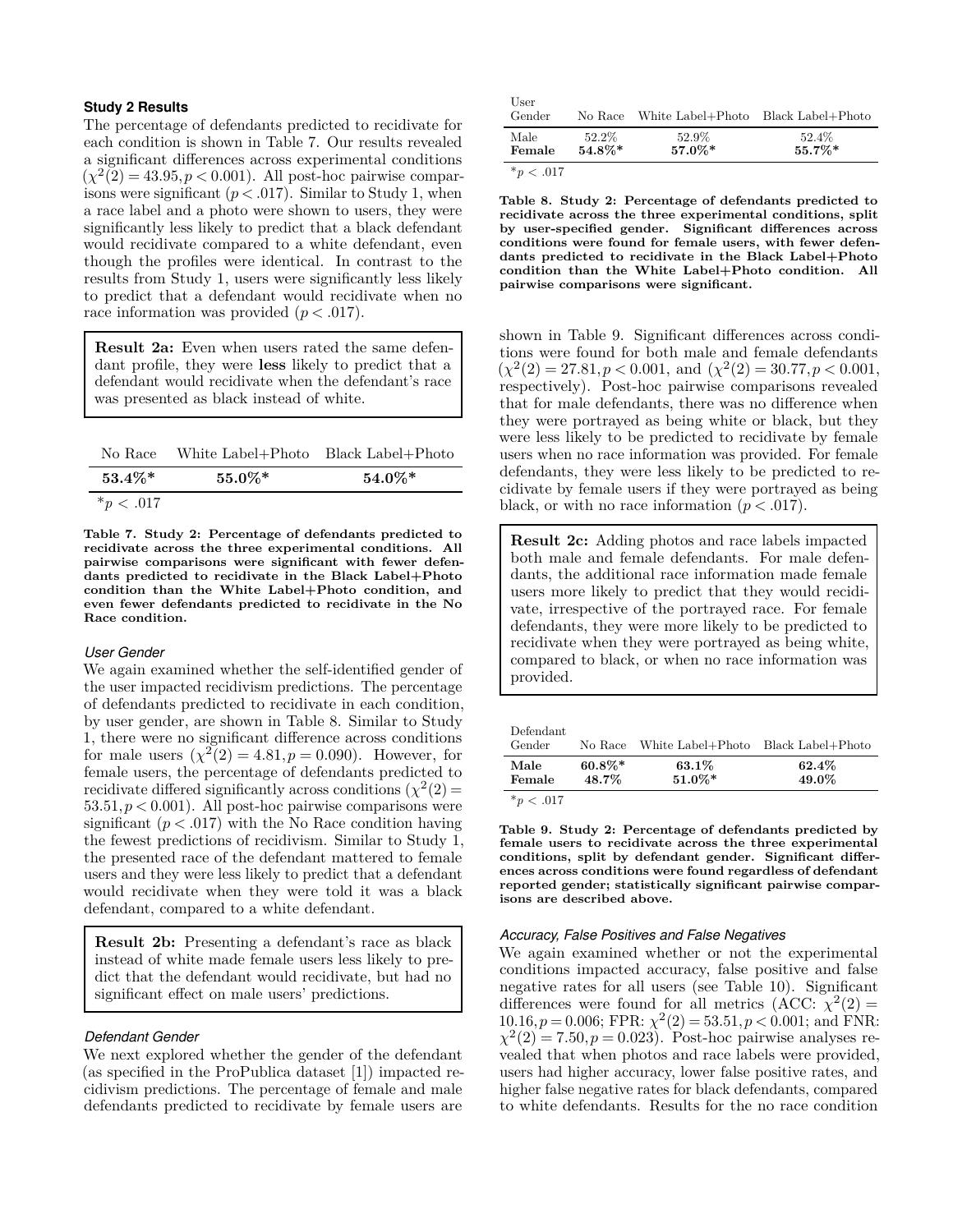were similar to the black defendants except the false positive rate was significantly lower.

**Result 2d:** Presenting a defendant's race as black instead of white increased accuracy, decreased false positive rates, and increased false negative rates.

<span id="page-8-0"></span>

| Metric                    | No Race                           | White Label+Photo Black Label+Photo |                             |
|---------------------------|-----------------------------------|-------------------------------------|-----------------------------|
| ACC<br>FPR.<br>FNR.       | $60.8\%$<br>$43.3\%*$<br>$34.2\%$ | $60.1\%*$<br>$45.3\%*$<br>$33.3\%*$ | 60.4%<br>$44.2\%*$<br>34.0% |
| $\sim$ 0.1 $\blacksquare$ |                                   |                                     |                             |

 $*_{p}$  < .017

**Table 10. Study 2: Accuracy, false positive rates, and false negative rates across the three experimental conditions. Significant differences across conditions were found for all metrics. All pairwise comparisons were significant for the false positive rate metric. For accuracy and false negative rates, the White Label+Photo condition was significantly lower than the other conditions.**

# **Study 2 Discussion**

Similar to Study 1, when race labels and photos were added to defendant profiles, users were less likely to predict that black defendants would recidivate compared white defendants. This provides evidence that the observed differences are attributable to the presented race of the defendant, and not to other features inherent in the profiles. Additionally, Study 2 replicated the result that users who identified as female were sensitive to the race of the defendant, but not those who identified as male. The added female defendants in our dataset showed that these differences are applicable to both male and female defendants (not just males as suggested in Study 1).

One difference in the results between Study 1 and Study 2 was related to the No Race condition. In Study 1, users were **more** likely to predict that defendants in the No Race condition would recidivate, compared to the Label+Photo condition; however, in Study 2, users were **less** likely to predict that defendants in the No Race condition would recidivate, compared to the other conditions. There were two differences which may have contributed to this change. First, users in Study 1 were only exposed to one condition, while users in Study 2 were exposed to all three conditions, and the trials were intermixed. Second, the visual layout of the tasks were different in the two studies. In Study 1, the No Race condition only showed a block of text describing the defendant's profile. In Study 2 a placeholder "Image Unavailable" photo was added (see Figure 2). We hypothesize that if photos have a humanizing effect on the task (as suggested in Study 1), having trials with photos adjacent to the No Race trials may cause a "spillover" humanizing affect, making users more conscious about the people they were evaluating in the task. Alternatively, the "Image Unavailable" icon may have altered users perceptions of those defendants.

In Study 1 users were presented with fifty unique defendants, but in Study 2 users were presented with twenty unique defendants that they evaluated three times. We

examined the level of agreement users had across the conditions. While a reasonable level of agreement is expected if users were being consistent in their predictions, we would expect some variability given the complexity of the task. Overall, only  $0.3\%$  of users  $(n=50)$  had perfect agreement across their predictions, and on average, the level of agreement was 75%. If users did notice the repetition of defendants, they would be more likely to repeat their predictions, making it more difficult to detect differences between conditions. Given that we still observed significant differences provides support for these results.

# **RESULTS SUMMARY**

Although we hypothesized that adding defendant photos would impact users' judgements, we were surprised in the ways it manifested in our results.

# **Adding Photos Mattered**

In contrast to Dressel and FaridâĂŹs findings [\[13\]](#page-10-0), showing race information had a significant impact on usersâĂŹ recidivism predictions but only when both a photo and race label were added to defendants' profiles. It is interesting that neither the label nor the photo on their own made a difference, but the combination of the two had a significant impact on users' judgement.

We initially hypothesized that adding photos might induce racial bias and therefore would **increase** recidivism predictions for certain classes of defendants. However, in Study 1, adding labels and photos **reduced** recidivism predictions. This suggests that photos may have a humanizing effect on the task, making users less likely to predict that a defendant will recidivate.

# **No Race Conditions**

It is unclear what caused the No Race condition to be rated higher (than the race conditions) in one study, and lower (than the race conditions) in another study. As previously explained, there were small differences in this condition between the two studies which may have impacted the results. Regardless, whether it was the visual presentation of the task (i.e. the "Image Unavailable" icon), or the fact that the race trials were intermixed, it suggests that human judgements are susceptible to even small design choices. Further research is needed to better understand the difference in these results.

# **Female vs Male Workers on Amazon Mechanical Turk**

One of the strongest results from this work are the striking differences between users who identified as female versus male. In both studies, significant differences across experimental conditions were observed for female users but not males. This is consistent with other recent studies [\[36,](#page-11-13) [24\]](#page-11-12), where female and male Mechanical Turk Workers reacted differently to issues related to race and gender. This is an important takeaway for researchers who use Amazon Mechanical Turk.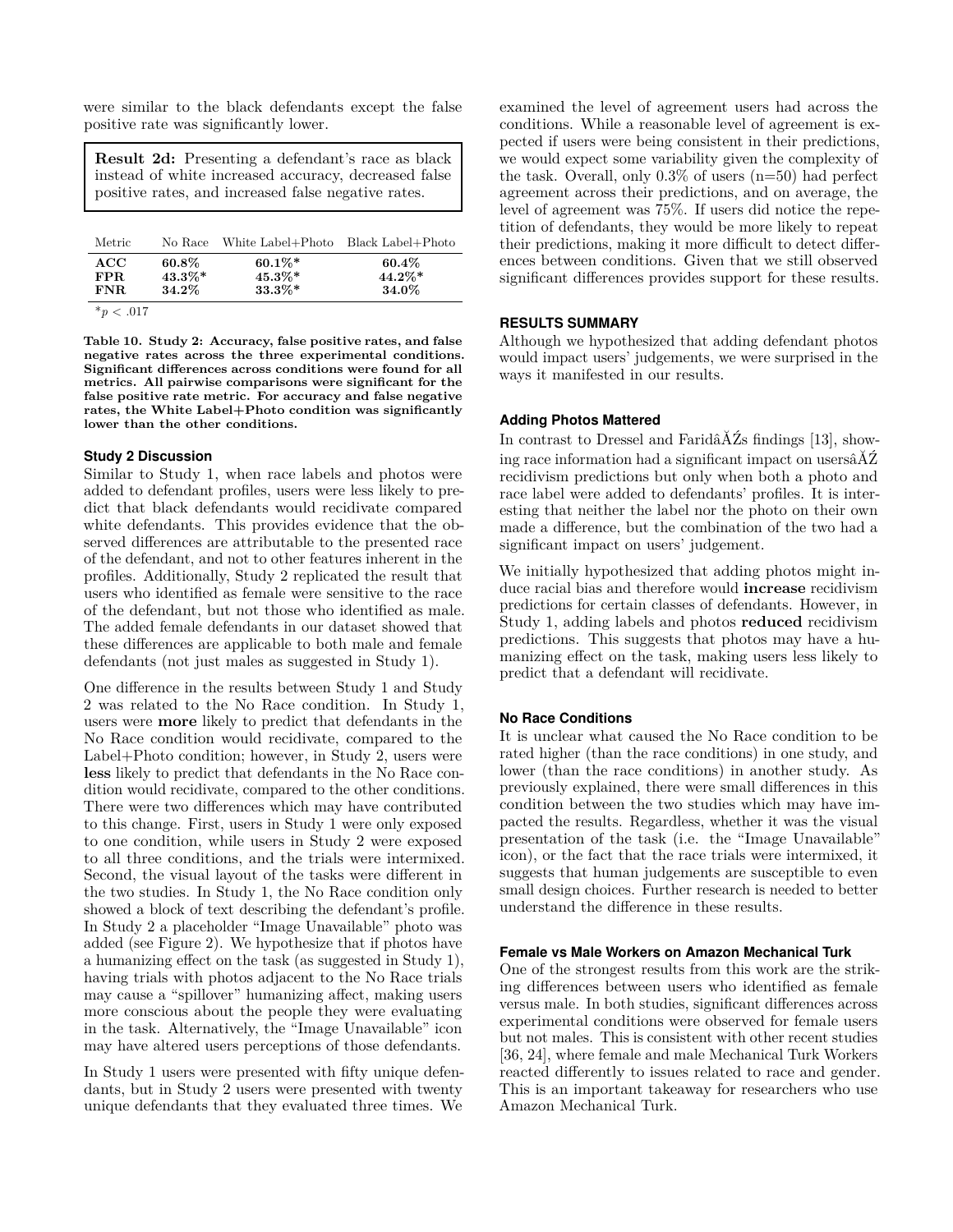# **Differential Impact of Race**

The results for black defendants were particularly interesting, especially given that there is well documented bias against black people in the criminal justice field [\[1,](#page-10-12) [40,](#page-11-0) [41,](#page-11-3) [39,](#page-11-2) [37\]](#page-11-4), and other research on recidivism that suggests that users rate black defendants more harshly [\[28,](#page-11-18) [29,](#page-11-1) [10,](#page-10-20) [17\]](#page-10-7). The opposite was true in our studies, as the addition of race labels and photos reduced the likelihood that a black defendant would be predicted to recidivate. We hypothesized that users may have overcompensated to ensure they were not exhibiting a common societal bias.

# **Practical Significance**

Many of the significant results uncovered in these studies only represent a small difference in the actual population percentages. Although this suggests that the results have low practical significance, when it comes to issue of racial and gender bias, making things better for even a small number of people is important. As such, we value any improvement we can make, even if the scope is small.

# **Study Limitations**

# *Recidivism Predictions as a Mechanical Turk Task*

We are not proposing that recidivism decisions should be done by Amazon Mechanical Turk workers. Recidivism is a complex criminal justice process that requires expert knowledge. However, in the context of this study, having Mechanical Turk workers assess the likelihood of someone committing a crime in the future is a reasonable lay-task. Juries are made up of everyday people who are asked to assess guilt or innocence. Also, as people go about their daily lives they often need to assess whether the people around them are law abiding citizens, or potential criminals. Previous work by Dressel and Farid provides an experimental framework to explore issues around bias that allows for different controls and extensions.

#### *Defendant Photos*

Our use of photos from the Chicago Face Database is both a benefit, and a limitation. Being able to use photos of real defendants would give us more accurate results; however, those photos could also be heavily biased as they would have been taken under widely varying conditions. Additionally, it is unethical to use photos from people who have not consented to their use. Getting access and consent to use photos from a large corpus of defendants would be difficult. In contrast, the CFD photos were collected with the intent to be used in scientific research.

#### *User Race Interactions*

Our results show interaction between race and gender, both for the defendants and for the users evaluating the defendants. There is a strong likelihood that users' race would also impact their judgments, and probably interact with the race and gender of the defendants. While we were able to collect a balanced sample of users who identified as female and male, approximately 75% of our users selfidentified as white. Collecting a racially diverse set of users is challenging but should be pursued in future work.

# *Ground Truth*

Although our results primarily focused on perceived criminality across conditions, we also reported on accuracy, false positive, and false negative rates. It is important to understand that these measures all compare human judgement to the recorded ground truth for the defendant; however, ground truth for recidivism is extremely noisy and heavily biased [\[41\]](#page-11-3). This raises concerns about the validity of ground truth recidivism data, and therefore measures of accuracy, false positive and false negative rates should be interpreted with caution.

# *Binary Gender*

This study only reports results with male and female defendant profiles and Amazon Mechanical Turk workers who self-identified as male or female. While we recognize that there are many ways people self-identify their gender, the majority of our participants identified as either male or female, and the dataset used for defendant profiles only reported binary genders. We acknowledge the importance of studies that consider gender as a non-binary variable and hope that future studies will take this into consideration.

# **CONCLUSIONS**

In conclusion, this work demonstrates that human judgement is impacted by how race information is presented, and sometimes in ways that contradict our expectations. By adding both race labels and photos to defendant profiles, users were made more aware of the defendant's race. However, instead of exacerbating racial biases, it made users **less** likely to view someone as a criminal.

This work also demonstrated an interaction between gender and race, as it was the female users in our study who were influenced by the additional race information. This resulted in the female users rating black defendants as less likely to recidivate compared to white defendants. Further research is needed to better understand why defendant race did not impact judgements of male users.

The results of our work suggest that system-designers need to develop ways to account for and mitigate human biases in development of future online systems. Since there was differential impact found based on interactions between the system users and the individuals they are asked to evaluate, a potential solution could involve personalizing tasks to different types of users to account for these interactions. Moreover, biases not only manifest in humans but also in algorithms, so system-designers should also consider  $Human + AI$  systems that complement each other and maximize their potential.

Overall, this paper extends the conversation started by Dressel and Farid and opens the door for more research investigating how representations influence human judgement. More understanding in this space is critical, especially given the growth of AI systems that need to work *with* users to help inform societal decisions.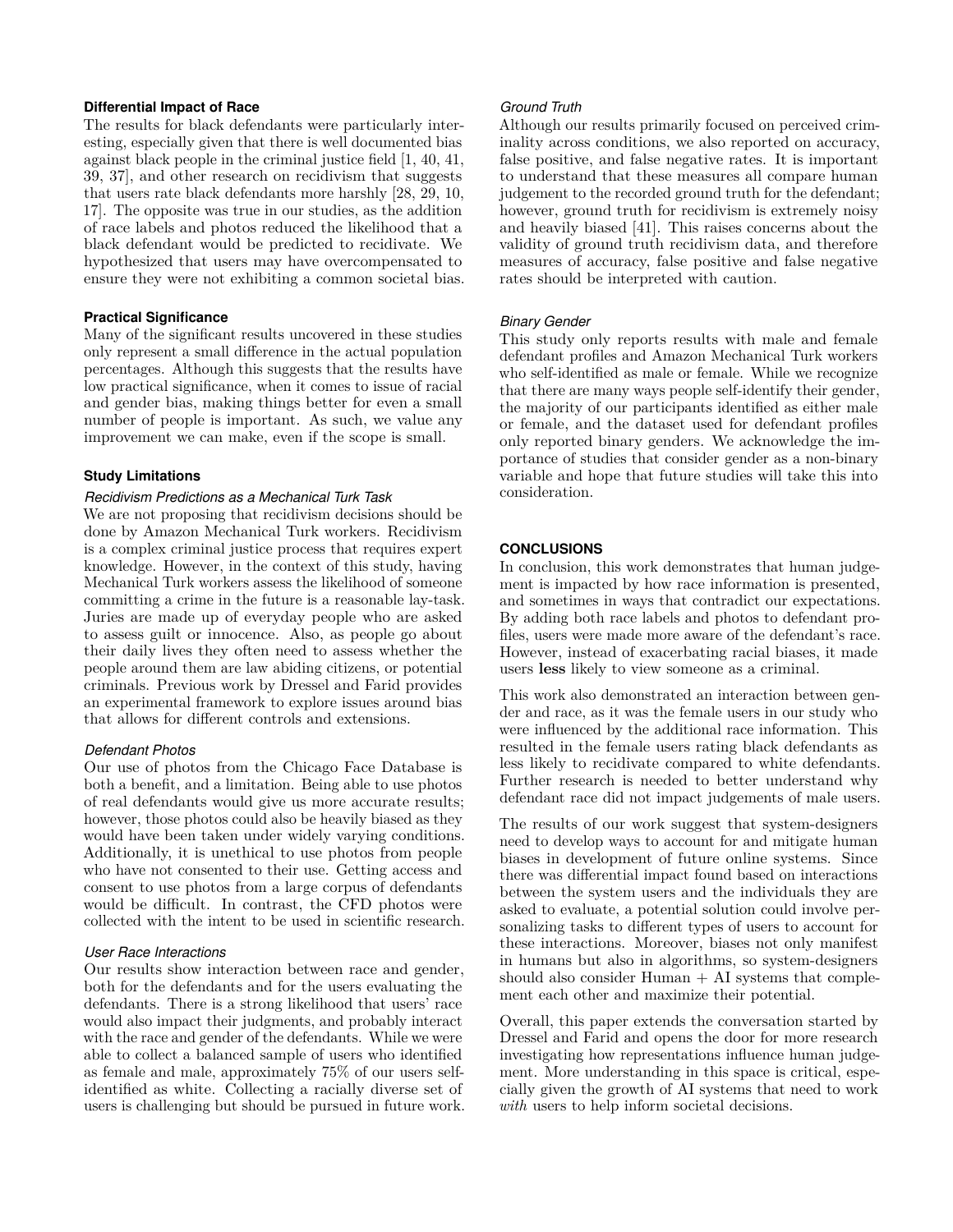# **ACKNOWLEDGEMENTS**

We would like to thank Justin Cranshaw, Scott Counts, Gabrielle Quinn, and Alexa Brewer for their assistance with this project. We also want to thank the reviewers for their valuable feedback.

#### <span id="page-10-12"></span>**REFERENCES**

- [1] Julia Angwin, Jeff Larson, Surya Mattu, and Lauren Kirchner. 2016. How we analyzed the compas recidivism algorithm. (2016). **[https://www.propublica.org/article/](https://www.propublica.org/article/how-we-analyzed-the-compas-recidivism-algorithm) [how-we-analyzed-the-compas-recidivism-algorithm](https://www.propublica.org/article/how-we-analyzed-the-compas-recidivism-algorithm)** Accessed May 26, 2017.
- <span id="page-10-3"></span>[2] Saeideh Bakhshi, David A Shamma, and Eric Gilbert. 2014. Faces engage us: Photos with faces attract more likes and comments on instagram. In *SIGCHI Conference on Human Factors in Computing Systems*. 965–974.
- <span id="page-10-19"></span>[3] Andrew W Barrett and Lowell W Barrington. 2005. Is a picture worth a thousand words? Newspaper photographs and voter evaluations of political candidates. *Harvard International Journal of Press/Politics* 10, 4 (2005), 98–113.
- <span id="page-10-13"></span>[4] Joy Buolamwini and Timnit Gebru. 2018. Gender shades: Intersectional accuracy disparities in commercial gender classification. In *Conference on fairness, accountability and transparency*. 77–91.
- <span id="page-10-5"></span>[5] Carrie J. Cai, Samantha Winter, David Steiner, Lauren Wilcox, and Michael Terry. 2019. "Hello AI": Uncovering the onboarding needs of medical practitioners for human-AI collaborative decision-making. *Proceedings of the ACM on Human Computer Interaction* 3, CSCW (2019), 1–24.
- <span id="page-10-11"></span>[6] Aylin Caliskan, Joanna J Bryson, and Arvind Narayanan. 2017. Semantics derived automatically from language corpora contain human-like biases. *Science* 356, 6334 (2017), 183–186.
- <span id="page-10-17"></span>[7] Yujia Cao, Mariët Theune, and Anton Nijholt. 2009. Modality effects on cognitive load and performance in high-load information presentation. In *International Conference on Intelligent User Interfaces*. 335–344.
- <span id="page-10-15"></span>[8] Alexandra Chouldechova. 2017. Fair prediction with disparate impact: A study of bias in recidivism prediction instruments. *Big Data* 5, 2 (2017), 153–163.
- <span id="page-10-8"></span>[9] Alexandra Chouldechova, Diana Benavides-Prado, Oleksandr Fialko, and Rhema Vaithianathan. 2018. A case study of algorithm-assisted decision making in child maltreatment hotline screening decisions. In *Conference on Fairness, Accountability and Transparency*. 134–148.
- <span id="page-10-20"></span>[10] Travis L Dixon and Keith B Maddox. 2005. Skin tone, crime news, and social reality judgments:

Priming the stereotype of the dark and dangerous black criminal. *Journal of Applied Social Psychology* 35, 8 (2005), 1555–1570.

- <span id="page-10-14"></span>[11] Jonathan Dodge, Q Vera Liao, Yunfeng Zhang, Rachel K.E. Bellamy, and Casey Dugan. 2019. Explaining models: An empirical study of how explanations impact fairness judgment. In *International Conference on Intelligent User Interfaces*. 275–285.
- <span id="page-10-1"></span>[12] Judith Donath. 2007. Signals in social supernets. *Journal of Computer-Mediated Communication* 13, 1 (2007), 231–251.
- <span id="page-10-0"></span>[13] Julia Dressel and Hany Farid. 2018. The accuracy, fairness, and limits of predicting recidivism. *Science Advances* 4, 1 (2018), eaao5580.
- <span id="page-10-6"></span>[14] Laurel Eckhouse, Kristian Lum, Cynthia Conti-Cook, and Julie Ciccolini. 2019. Layers of bias: A unified approach for understanding problems with risk assessment. *Criminal Justice and Behavior* 46, 2 (2019), 185–209.
- <span id="page-10-2"></span>[15] Asle Fagerstrøm, Sanchit Pawar, Valdimar Sigurdsson, Gordon R Foxall, and Mirella Yani-de Soriano. 2017. That personal profile image might jeopardize your rental opportunity! On the relative impact of the seller's facial expressions upon buying behavior on AirbnbâĎć. *Computers in Human Behavior* 72 (2017), 123–131.
- <span id="page-10-9"></span>[16] Batya Friedman and Helen Nissenbaum. 1996. Bias in computer systems. *Transactions on Information Systems* 14, 3 (1996), 330–347.
- <span id="page-10-7"></span>[17] Ben Green and Yiling Chen. 2019. Disparate interactions: An algorithm-in-the-loop analysis of fairness in risk assessments. In *Conference on Fairness, Accountability, and Transparency*. 90–99.
- <span id="page-10-4"></span>[18] Anthony G Greenwald and Linda Hamilton Krieger. 2006. Implicit bias: Scientific foundations. *California Law Review* 94, 4 (2006), 945–967.
- <span id="page-10-16"></span>[19] Nina Grgic-Hlaca, Christoph Engel, and Krishna P. Gummadi. 2019. Human decision making with machine assistance: An experiment on bailing and jailing. *Proceedings of the ACM on Human Computer Interaction* 3, CSCW (2019).
- <span id="page-10-10"></span>[20] David Hankerson, Andrea R Marshall, Jennifer Booker, Houda El Mimouni, Imani Walker, and Jennifer A Rode. 2016. Does technology have race?. In *CHI Conference Extended Abstracts on Human Factors in Computing Systems*. 473–486.
- <span id="page-10-18"></span>[21] Jan Hartmann, Antonella De Angeli, and Alistair Sutcliffe. 2008. Framing the user experience: Information biases on website quality judgement. In *SIGCHI Conference on Human Factors in Computing Systems*. 855–864.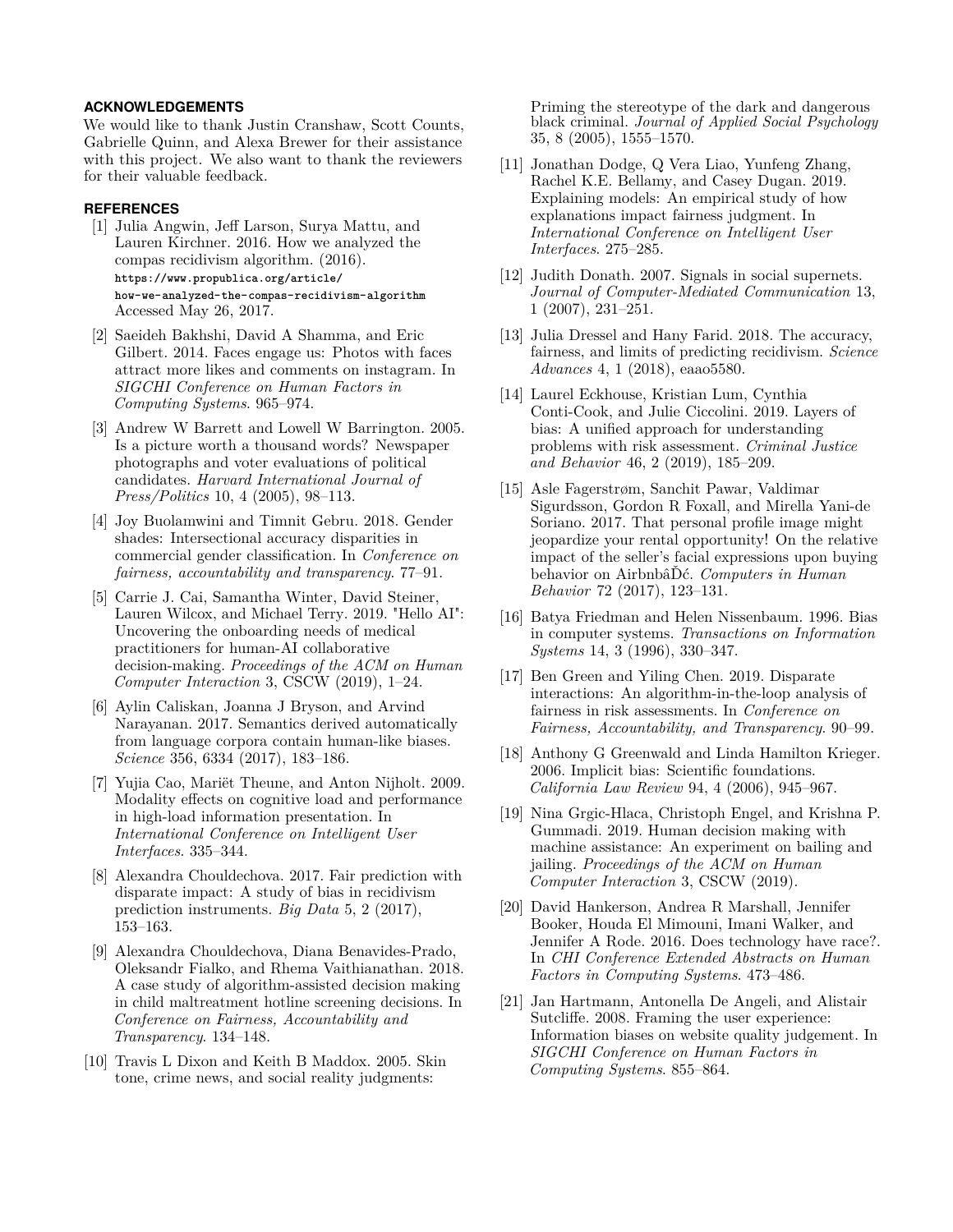- <span id="page-11-22"></span>[22] Alexander M. Holsinger, Christopher T. Lowenkamp, Edward J. Latessa, Ralph Serin, Thomas H. Cohen, Charles R. Robinson, Anthony W. Flores, and Scott W. VanBenschoten. 2018. A rejoinder to Dressel and Farid: New study finds computer algorithm is more accurate than humans at predicting arrest and as good as a group of 20 lay experts. *Federal Probation* 82, 2 (2018), 50–55.
- <span id="page-11-17"></span>[23] Weiyin Hong, James YL Thong, and Kar Yan Tam. 2004. Designing product listing pages on e-commerce websites: An examination of presentation mode and information format. *International Journal of Human-Computer Studies* 61, 4 (2004), 481–503.
- <span id="page-11-12"></span>[24] Farnaz Jahanbakhsh, Justin Cranshaw, Kori Inkpen, Scott Counts, and Walter Lasecki. 2020. Bias in social rating systems: The role of performance quality and gender. In *CHI Conference on Human Factors in Computing Systems*.
- <span id="page-11-6"></span>[25] Jerry Kang, Mark Bennett, Devon Carbado, and Pam Casey. 2011. Implicit bias in the courtroom. *UCLA Law Review* 59 (2011), 1124.
- <span id="page-11-16"></span>[26] Matthew Kay, Cynthia Matuszek, and Sean A Munson. 2015. Unequal representation and gender stereotypes in image search results for occupations. In *CHI Conference on Human Factors in Computing Systems*. 3819–3828.
- <span id="page-11-7"></span>[27] William Kilbourne and Susan Weeks. 1997. A socio-economic perspective on gender bias in technology. *The Journal of Socio-Economics* 26, 3 (1997), 243–260.
- <span id="page-11-18"></span>[28] Heather M Kleider, Sarah E Cavrak, and Leslie R Knuycky. 2012. Looking like a criminal: Stereotypical black facial features promote face source memory error. *Memory & Cognition* 40, 8 (2012), 1200–1213.
- <span id="page-11-1"></span>[29] Heather M Kleider-Offutt, Alesha D Bond, and Shanna E.A. Hegerty. 2017. Black stereotypical features: When a face type can get you in trouble. *Current Directions in Psychological Science* 26, 1 (2017), 28–33.
- <span id="page-11-20"></span>[30] Debbie S Ma, Joshua Correll, and Bernd Wittenbrink. 2015. The Chicago face database: A free stimulus set of faces and norming data. *Behavior Research Methods* 47, 4 (2015), 1122–1135.
- <span id="page-11-19"></span>[31] Esther I Madriz. 1997. Images of criminals and victims: A study on women's fear and social control. *Gender & Society* 11, 3 (1997), 342–356.
- <span id="page-11-8"></span>[32] Jennifer Martin, Elspeth McKay, and Janki Shankar. 2006. Bias, misinformation and disinformation: Mental health, employment and human computer interaction. In *Informing Science and IT Education Joint Conference*.
- <span id="page-11-21"></span>[33] Winter Mason and Siddharth Suri. 2012. Conducting behavioral research on Amazon's Mechanical Turk. *Behavior Research Methods* 44, 1 (2012), 1–23.
- <span id="page-11-11"></span>[34] Margaret Mitchell, Simone Wu, Andrew Zaldivar, Parker Barnes, Lucy Vasserman, Ben Hutchinson, Elena Spitzer, Inioluwa Deborah Raji, and Timnit Gebru. 2019. Model cards for model reporting. In *Proceedings of the Conference on Fairness, Accountability, and Transparency*. ACM, 220–229.
- <span id="page-11-10"></span>[35] Alexandra Olteanu, Carlos Castillo, Fernando Diaz, and Emre Kiciman. 2019. Social data: Biases, methodological pitfalls, and ethical boundaries. *Frontiers in Big Data* 2 (2019), 13.
- <span id="page-11-13"></span>[36] Andi Peng, Besmira Nushi, Emre Kiciman, Kori Inkpen, Siddharth Suri, and Ece Kamar. 2019. What you see is what you get? The impact of representation criteria on human bias in hiring. In *AAAI Conference on Human Computation and Crowdsourcing*. 125–134.
- <span id="page-11-4"></span>[37] Jeffrey J Rachlinski, Sheri Lynn Johnson, Andrew J Wistrich, and Chris Guthrie. 2008. Does unconscious racial bias affect trial judges. *Notre Dame Law Review* 84 (2008), 1195.
- <span id="page-11-9"></span>[38] Ari Schlesinger, Kenton P O'Hara, and Alex S Taylor. 2018. Let's talk about race: Identity, chatbots, and AI. In *SIGCHI Conference on Human Factors in Computing Systems*. 315.
- <span id="page-11-2"></span>[39] Craig S Schwalbe, Mark W Fraser, Steven H Day, and Valerie Cooley. 2006. Classifying juvenile offenders according to risk of recidivism: Predictive validity, race/ethnicity, and gender. *Criminal Justice and Behavior* 33, 3 (2006), 305–324.
- <span id="page-11-0"></span>[40] Jennifer L Skeem and Christopher T Lowenkamp. 2016. Risk, race, and recidivism: Predictive bias and disparate impact. *Criminology* 54, 4 (2016), 680–712.
- <span id="page-11-3"></span>[41] Douglas A Smith, Christy A Visher, and Laura A Davidson. 1984. Equity and discretionary justice: The influence of race on police arrest decisions. *Journal of Criminal Law and Criminology* 75 (1984), 234.
- <span id="page-11-15"></span>[42] Sarah Tan, Julius Adebayo, Kori Inkpen, and Ece Kamar. 2018a. Investigating Human+Machine Complementarity for Recidivism Predictions. *arXiv preprint arXiv:1808.09123* (2018).
- <span id="page-11-14"></span>[43] Sarah Tan, Rich Caruana, Giles Hooker, and Yin Lou. 2018b. Distill-and-compare: auditing black-box models using transparent model distillation. In *AAAI/ACM Conference on AI, Ethics, and Society*. 303–310.
- <span id="page-11-5"></span>[44] Bethany A Teachman and Kelly D Brownell. 2001. Implicit anti-fat bias among health professionals: is anyone immune? *International Journal of Obesity* 25, 10 (2001), 1525.